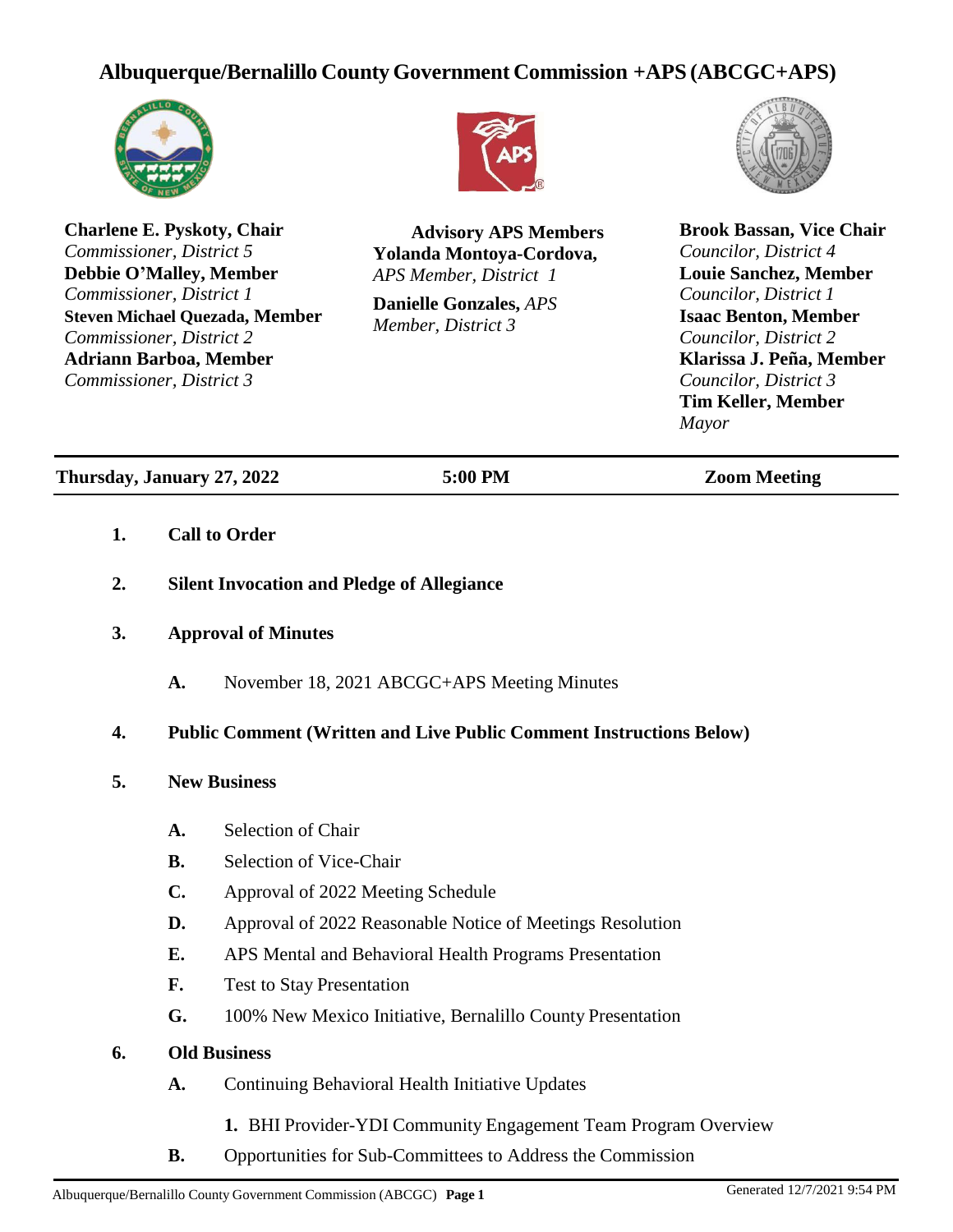#### **7. Other Business**

- **8. Announcement of the next Albuquerque/Bernalillo County GovernmentCommission + APS Meeting**
	- **A.** Thursday, February 24, 2022 ABCGC+APS Meeting @ 5:00 p.m., Zoom Meeting
- **9. Adjourn**

**Attendance: Until further notice, all joint meetings will be conducted via video conference.**

**Viewing: Members of the public will have the ability to view meetings through tuning into GovTV-16 or live-stream on the Bernalillo County website at: htt[ps://www.](http://www.bernco.gov/live)be[rnco.gov/live. L](http://www.bernco.gov/live)ive-streaming can be accessed from most smartphones, tablets, or computers.**

**Instructions to Provide Public Comments**

**Written Comments: ABCGC+APS will take general public comment in written form by submitting comments at [http://www.bernco.gov/boards-commissions/speak](http://www.bernco.gov/boards-commissions/speak-)at-a-meeting.aspx. Written comments will be distributed to all Commissioners for review.**

**Virtual, Live Public Comment: The ABCGC+APS will hear general public comment on a first-come, first-serve basis. To provide live public comment over Zoom, participants must sign up for public comment at <http://www.bernco.gov/boards-commissions/speak-at-a-meeting.aspx> by 3:00 p.m. the day of the ABCGC+APS meeting.**

**Note: Participants who have signed up to provide live public comment must enter the Zoom meeting with the name used to sign-up to speak so speakers can be identified and allowed into the Zoom meeting.. Participants who do not provide this information will not be allowed into the meeting but may still view the meeting via bernco.gov/live, or through GOVTV.**

**Public Comment Rules: Each participant has 90 seconds to present. Comments are to be addressed to the ABCGC+APSmembers only, through the Chair. Any disruptive conduct will result in removal from the Zoom Meeting.**

**Participants will be an Attendee in the Zoom Meeting until the public comment period begins. The Zoom moderator will move the public speaker into the live meeting as an attendee when prompted to provide public comments.**

**Once called upon for public comment, the participants will be able to unmute themselves and turn on their camera.**